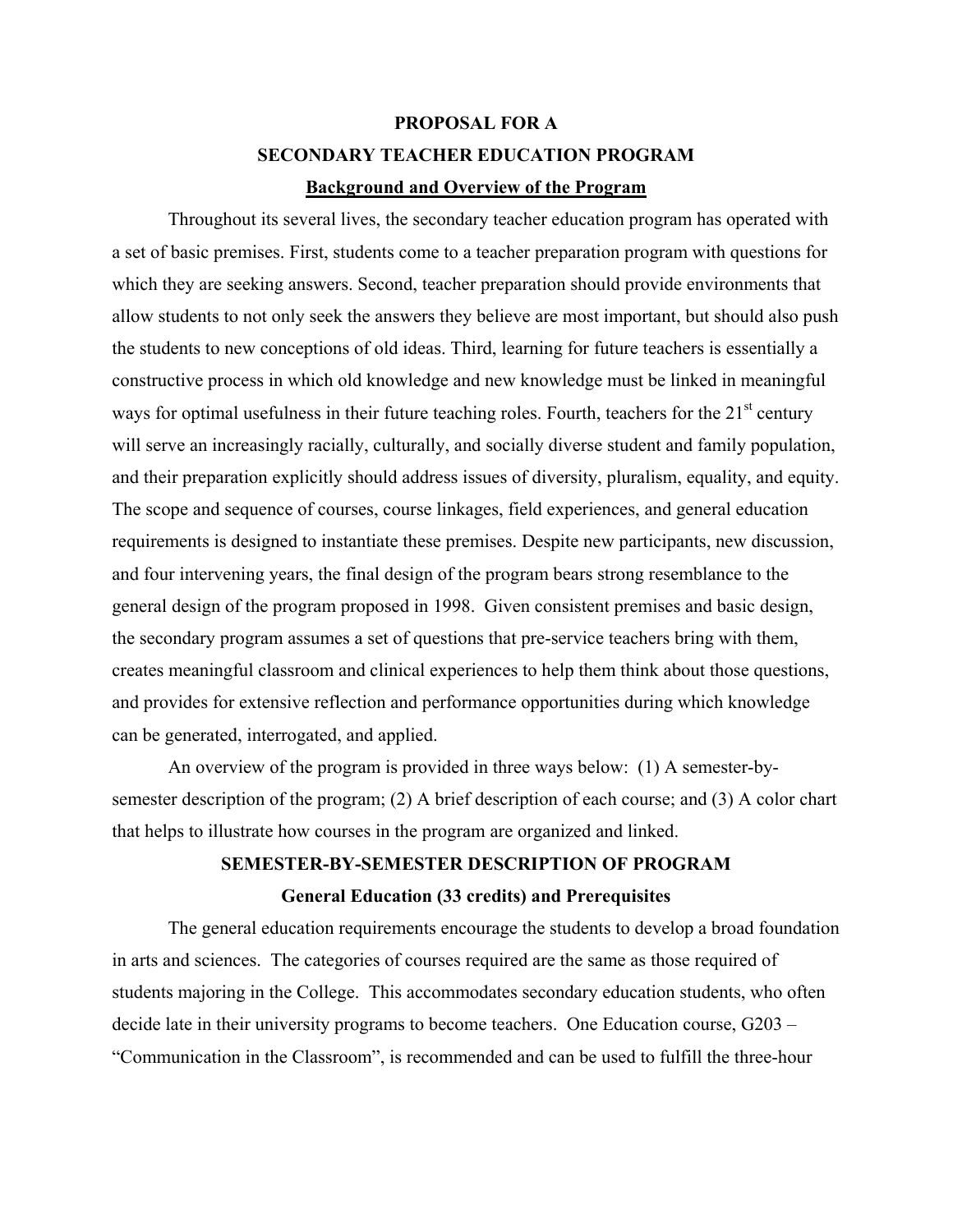"oral expression" requirement. W200 will be taken prior to the first professional semester and will provide students with the opportunity to gain needed competencies in uses of technology.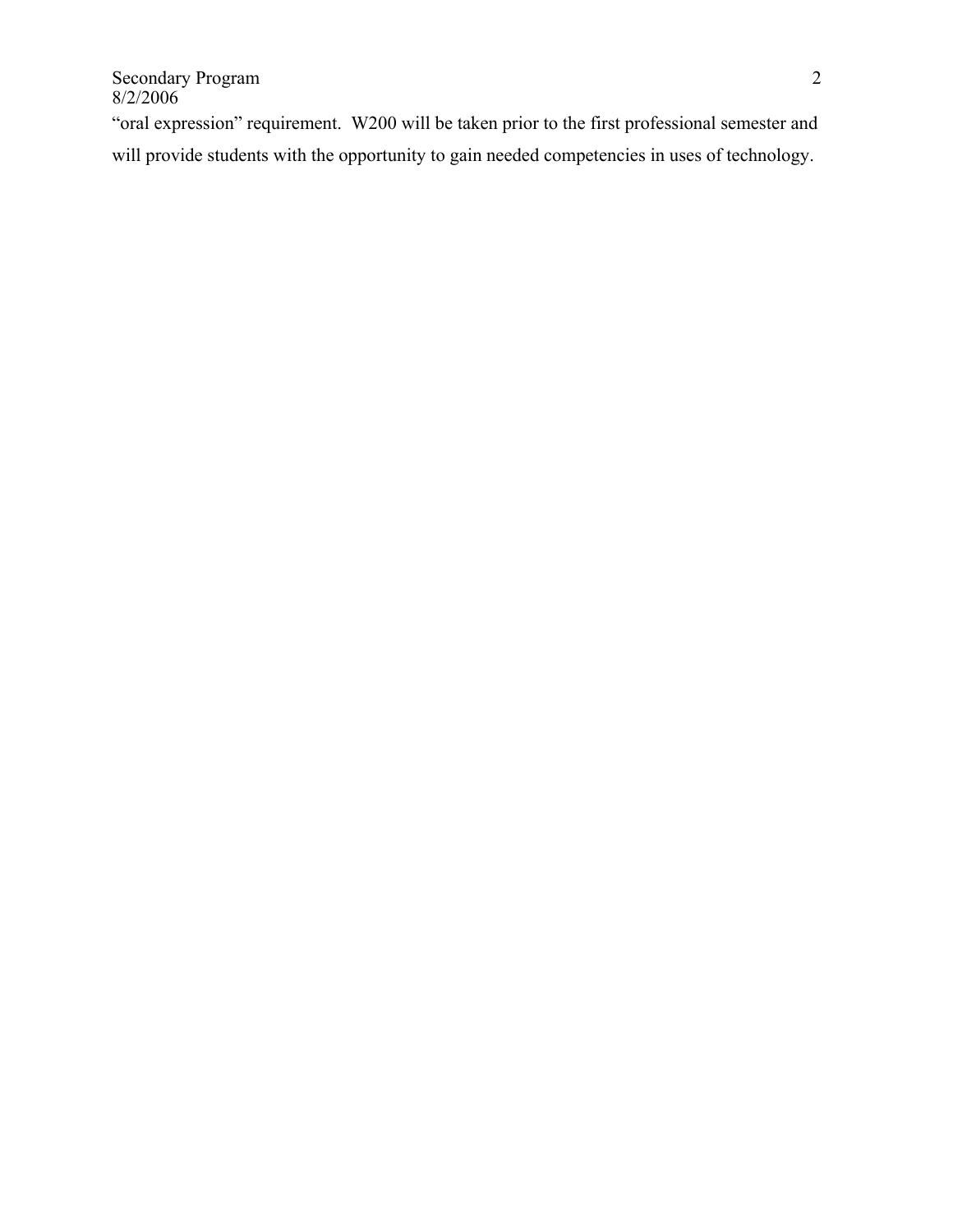### **Professional Education (42 credits)**

 The professional education component of the program takes place over four semesters, referred to below as Professional Semesters 1, 2, 3, and 4 (student teaching).

**Professional Semester 1 (6-9 credits).** In the first Professional Semester of the program, students will confront a basic set of questions, pertaining to themselves personally, themselves as teachers, themselves as teachers of adolescents, and themselves and their students as members of a learning community. Such questions cannot be segmented into courses. In fact, they are richer and more meaningful just because they spill over courses, from course to course, creating their own claim on students, instructors, supervisors, and peers to make time and space for them. Nonetheless, because the program is premised on the anticipation and elicitation of these questions, we have linked two courses (that share a virtual field experience) in the first Professional Semester in which we hope many of these questions will arise:

- Χ What does it mean to be a teacher?
- Χ What skills, approaches, and perspectives do I need?
- Χ What personal qualities do I need?
- Χ What is my cultural identity? What is cultural learning?
- X Who are my students, what are their cultures?
- Χ What does it mean to be a "normal" adolescent, and how is normalcy dictated by sociocultural and sociopolitical factors?
- X What aspects of my self-awareness make me more sensitive and responsive to difference and diversity?
- Χ How do I reach students?
- Χ What do I love about my subject?
- X How do I translate my university studies into teaching?
- Χ What is my role as a teacher in a school?
- Χ How do I decide what to teach?

The linked courses of the first Professional Semester are Learning: Theory into Practice (3 credits) and Adolescents in a Learning Community (3 credits). Linkage means that students in a section of one course will be the same students in a section of the other course. We will strongly recommend that students also take M300, Teaching in a Pluralistic Society, during Professional Semester 1. They must complete it before admission to the Teacher Education Program.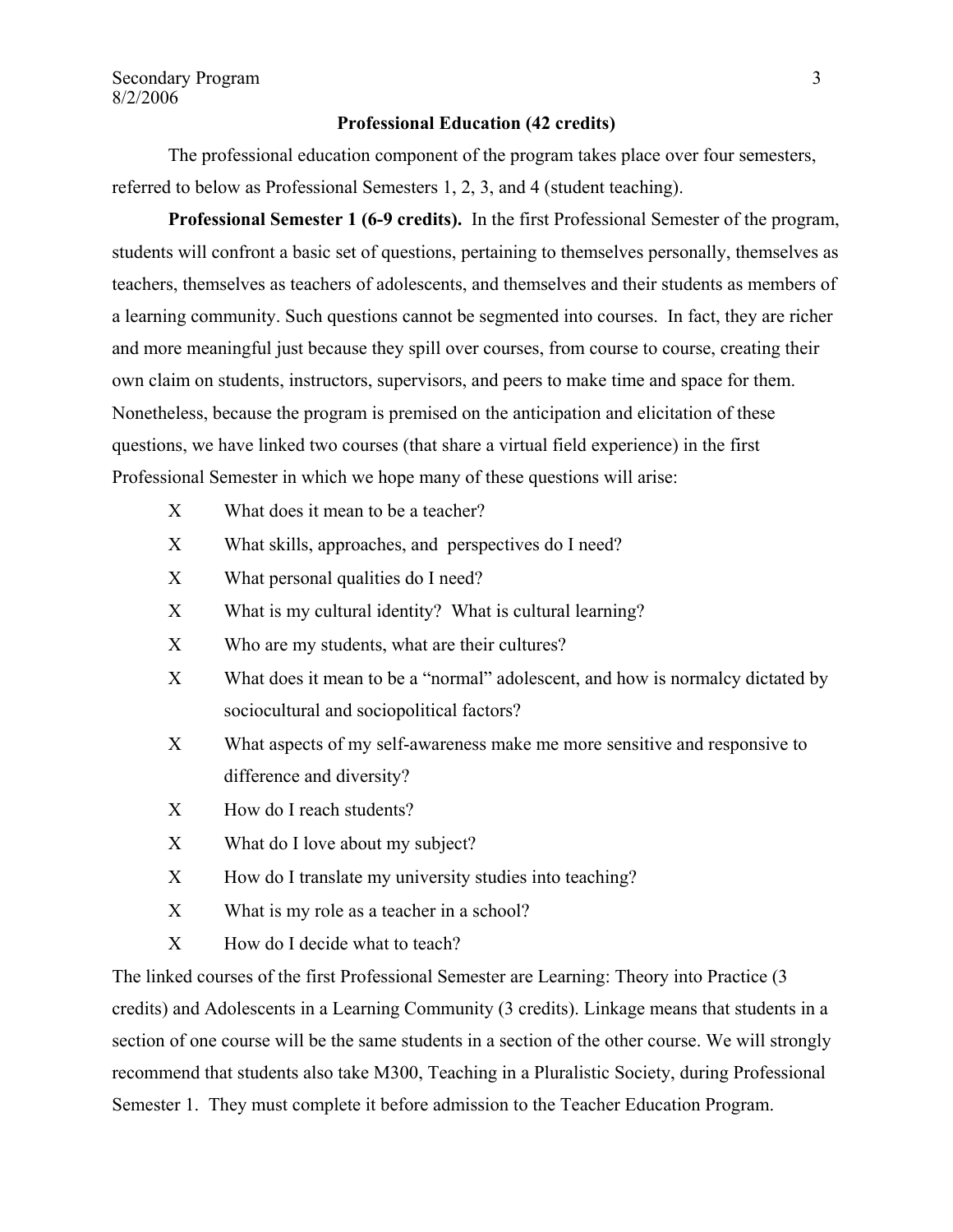#### Secondary Program 4 8/2/2006

**Professional Semester 2 (8-14 credits).** The first Professional Semester asks the general questions, "Who am I as a teacher?" and "Who are my students?" and "What are the contexts of schooling in America," Professional Semester 2 primarily asks the general questions, "What am I teaching?" and "How can I best teach?" Students in the second Professional Semester will take Major Course I (3 credits) that will be linked with a literacy course, Content Area Literacy (2 credits). Both courses will be linked to a 2-credit field experience. Major Course I will begin to address the IPSB and INTASC standards as well as other professional standards in the student's major teaching area (Mathematics, Science, English, Social Studies, Bilingual or Foreign Language). Students will critically engage with the various standards and principles relevant to their major and with selected issues and topics of importance to teachers in their major. The specifics of the course will vary, depending on the major.

The literacy course will help teachers improve the ability of their students to read and write content area material. Candidates will use literacy to help students learn, build students' understanding of content area concepts, assess reading levels and interests, locate materials to enhance lessons, and motivate students to read and write.

 The second Professional Semester has a two-credit field experience in a middle or high school. Field experiences and student teaching will be coordinated so that students get sufficient experience in both middle and high schools to allow them to teach at both developmental levels. The field experience will provide students with (1) opportunities to critically observe classrooms in their major teaching area, focusing on those aspects of teaching and learning that are addressed in the Literacy course and Major Course I, (2) opportunities to assist a teacher during small group and individual seatwork; and (3) opportunities to teach and reflect on several lessons that are informed by the Literacy and Major Course. Placement will be in either a middle or high school.

The major course and literacy course of the second Professional Semester will be integrated with a one-credit computer technology course, Integrating Technology Standards into Teaching (W300). This course helps students to create lesson plans that reflect thoughtful application and integration of content and technology standards. A central goal of the course is to locate students' pedagogical style into their specific content discipline.

 A 3-credit Topics in Secondary Education course, which may be taken either in Professional Semester 2 or 3, will include legal issues and classroom management in middle and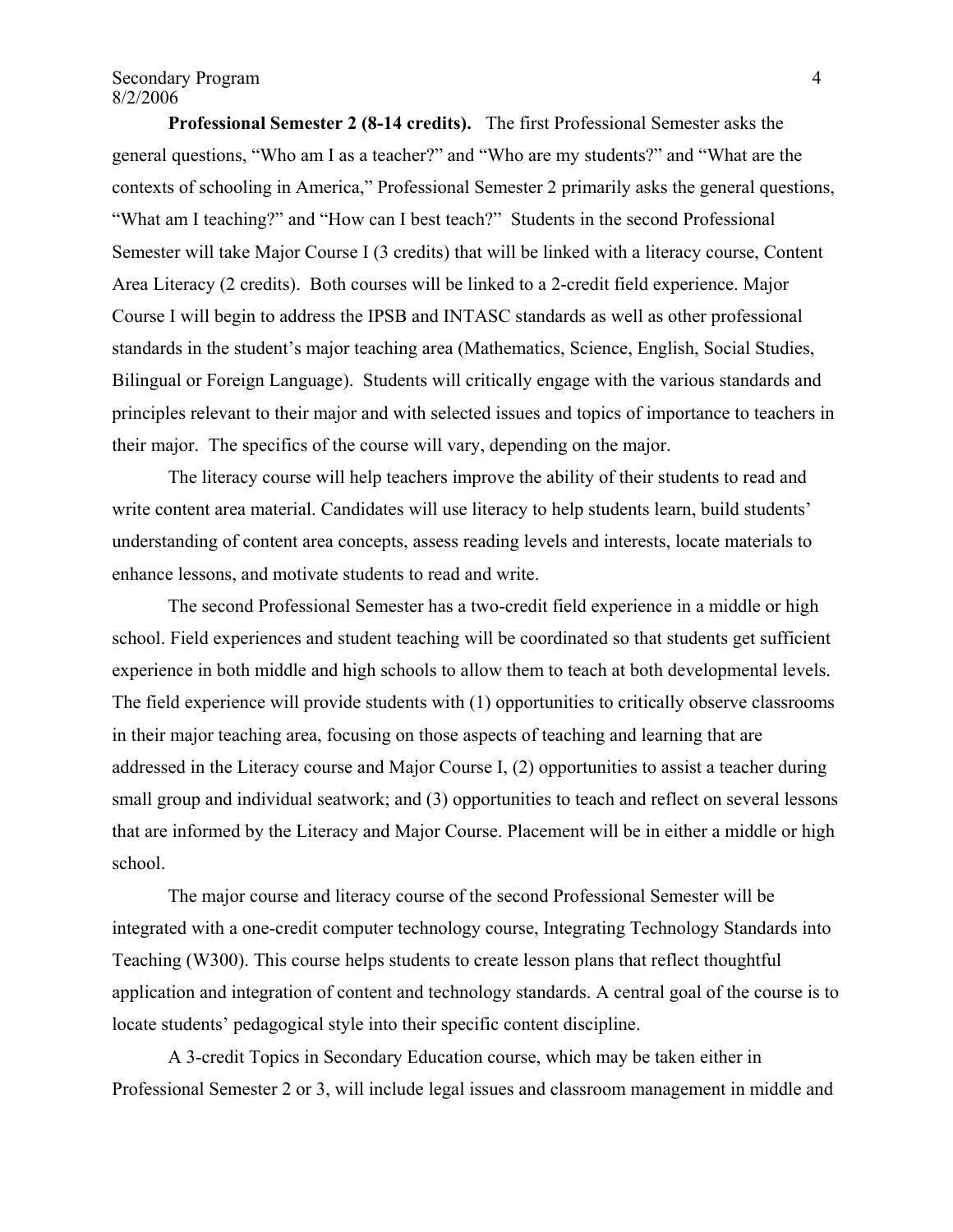Secondary Program 5 8/2/2006

secondary schools. The Topics course will examine the legal framework of education in the United States and the legal rights and responsibilities of teachers and students. Participants will analyze school controversies as to applicable constitutional and statutory provisions and the rationale for judicial interpretations of legal mandates. The course will also take a systemsapproach to student and teacher behavior, looking at the dynamic interplay of actors, teacher attribution, appropriate interventions, and the thinking and feeling processes that precede the use of any technique. The goal of the management part of the course is to help students both develop a foundation for responsive teaching and maintains flexibility to adapt to new situations. Conceptual divisions of the this part of the course include self-understanding, knowing the development and ecology of behavior problems, defining problems, preventing, intervening, and approaching the classroom behavior as a dynamic system.

**Professional Semester 3 (9-15 credits).** Introduction to content area specialization in the second semester is extended and deepened in the three-credit Major Course II of the third Professional Semester. This major course is also linked to a 2-credit field experience. Major Course II will build on Major Course I and extend the student's understanding of curriculum, instruction, learning, and assessment in the student's major teaching area. The specifics of the course will vary, depending on the major. The field experience with Major Course II will again provide students with (1) opportunities to critically observe classrooms in their major teaching area, focusing on those aspects of teaching and learning that are addressed in the Major Course II, (2) opportunities to assist a teacher during small group and individual seatwork; and (3) opportunities to teach and reflect on several lessons that are informed by the Major Course II. If a student was placed in a middle/high school in Field Experience I, then s/he will be placed in a high/middle school for Field Experience II. Major Courses I and II together with their respective field experiences will prepare students to meet the IPSB and INTASC content-specific standards by the end of their student teaching semester.

 The third Professional Semester will also include a three-credit course in special education (K306). The course will provide pre-service secondary education majors with the knowledge and skills needed for teaching students with exceptional needs. Topics will include lesson plan development, discussion of IEPs, ITPs, and Multidisciplinary Teams; exceptionality and the family, inclusion of Students with Special Needs, transition from school, and the adult years.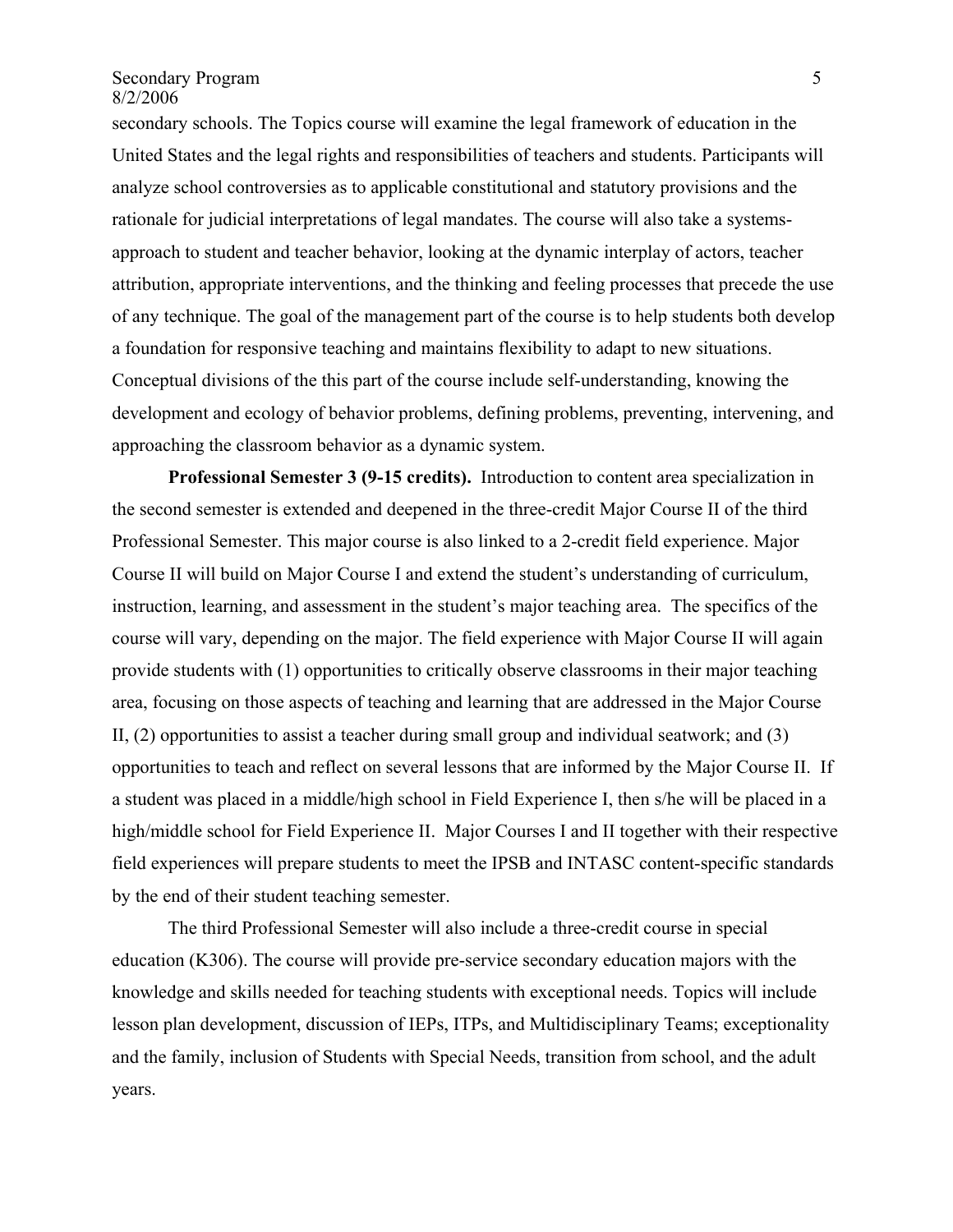## Secondary Program 6 8/2/2006

 As in the second Professional Semester, a computer technology course will be integrated into the major course of the third Professional Semester. Students will take an eight-week onecredit course, Building a Teaching ePortfolio (W400). This course takes the pre-service teacher through the processes of assembling a teaching portfolio for Web-based or CD delivery. A prototype of an ePortfolio, using the student's own materials, will be required. Although learning technology procedures and techniques to build a portfolio will be the primary focus, a great deal of time will be spent on making the portfolio as "professional looking" as possible within the content discipline.

 Before Professional Semester 4, students will complete H340, Education in American Culture. This course encourages students to appreciate the historical, social, moral, and political dimensions of their teaching.

**Professional Semester 4 (13 credits).** The fourth Professional Semester of the program includes a 12-week student teaching placement in either a middle school or high school, and a one-credit professional development seminar. The student teaching seminar will be conducted via distance education throughout the student teaching and in multiple weekend seminars (probably in Bloomington at the beginning, middle and end of the student teaching). The seminars will be teaching-major based. That is, seminars will be taught by instructors who are able to address not only the general concerns of the student teachers, but those related to teaching a specific content area. Every effort will be made to place the student with a mentor teacher whose practice is consistent with our teacher education programs principles.

#### **Benchmarks**

There are four Benchmarks in this program.

**Benchmark 1:** Students will be admitted to the School of Education after they have completed at least 26 credit hours with an overall GPA of 2.5 or better.

**Benchmark 2:** Students must be admitted to the Secondary Teacher Education Program before beginning Professional Semester 2. All students must present a minimum overall GPA of 2.5 as well as a minimum GPA of 2.5 in course work in their major area. A minimum of 12 credit hours in the major area should have been completed or in progress at the time of application. All students must receive a qualifying score on the PPST/Praxis I . At the time of application all students must be currently enrolled in, or have successfully completed, Computers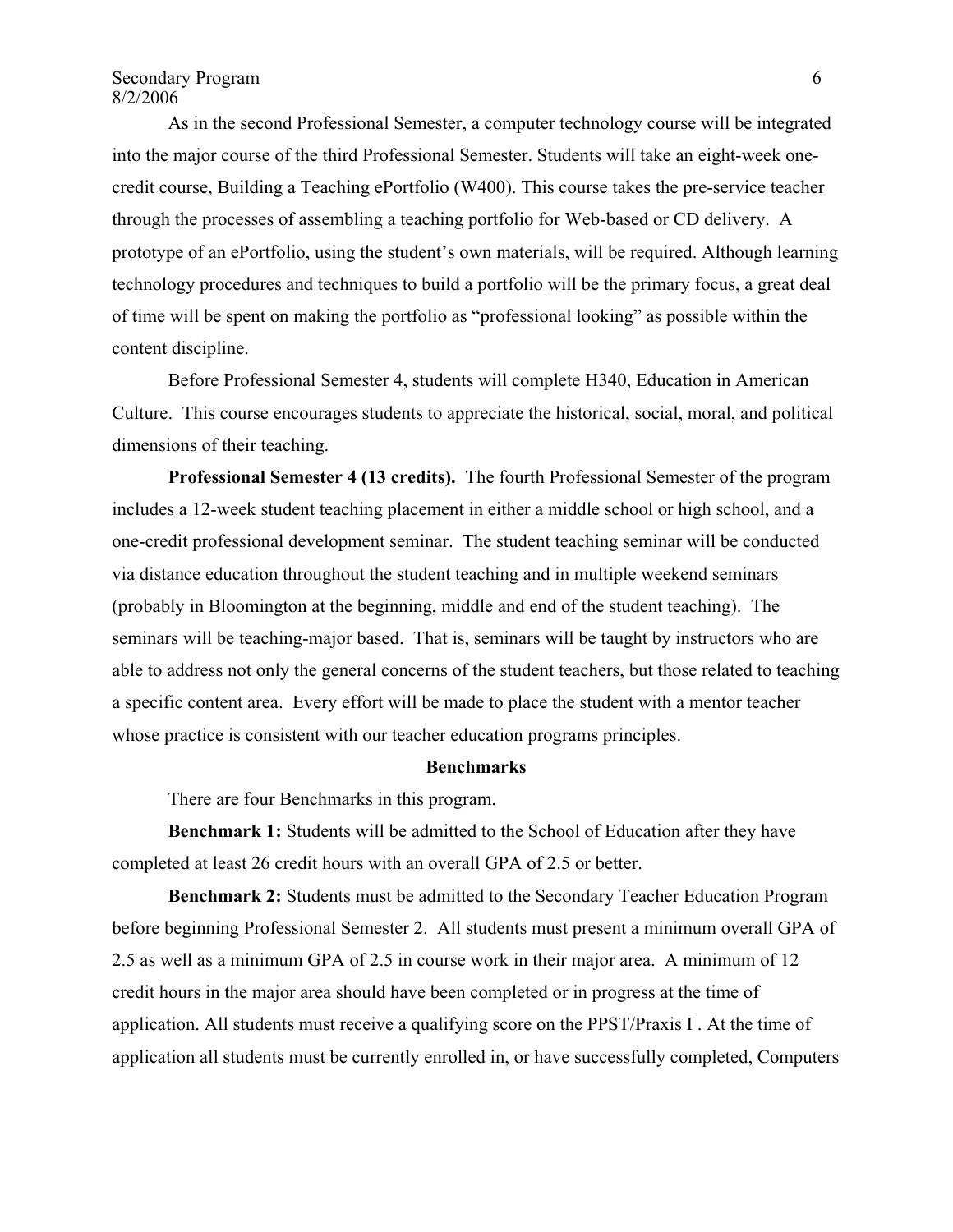Secondary Program 7 8/2/2006 in Education (W200), Teaching in a Pluralistic Society (M300), Learning: Theory into Practice (P312), and Adolescents in a Learning Community (P313).

**Benchmark 3:** Prior to student teaching, all students must have completed 75% of their non-professional course work, 100% of their professional course work, and have a minimum GPA of 2.5 overall, in their teaching major and in professional coursework. Additional eligibility requirements for student teaching are found in the Bulletin of the School of Education Undergraduate Program.

**Benchmark 4:** The fourth benchmark consists of the successful completion of student teaching and of a professional portfolio that documents the student's performance relative to mandated standards.

## **BRIEF DESCRIPTION OF EACH PROFESSIONAL EDUCATION COURSE**

# **General Education**

G203: Communication in the Classroom (3 credits) – recommended

(may be used to fulfill 3 hours in oral expression required in general education) This course prepares teachers to communicate effectively, to engage students in group discussion, and to create a classroom in which all members participate and care about each other's learning. Special topics include active listening, attitudes of respect and genuineness, group dynamics, conflict resolution, and parent-teacher conferences. The theoretical underpinning of course is an integration of the social educational philosophy of John Dewey and the interpersonal psychology of Carl Rogers.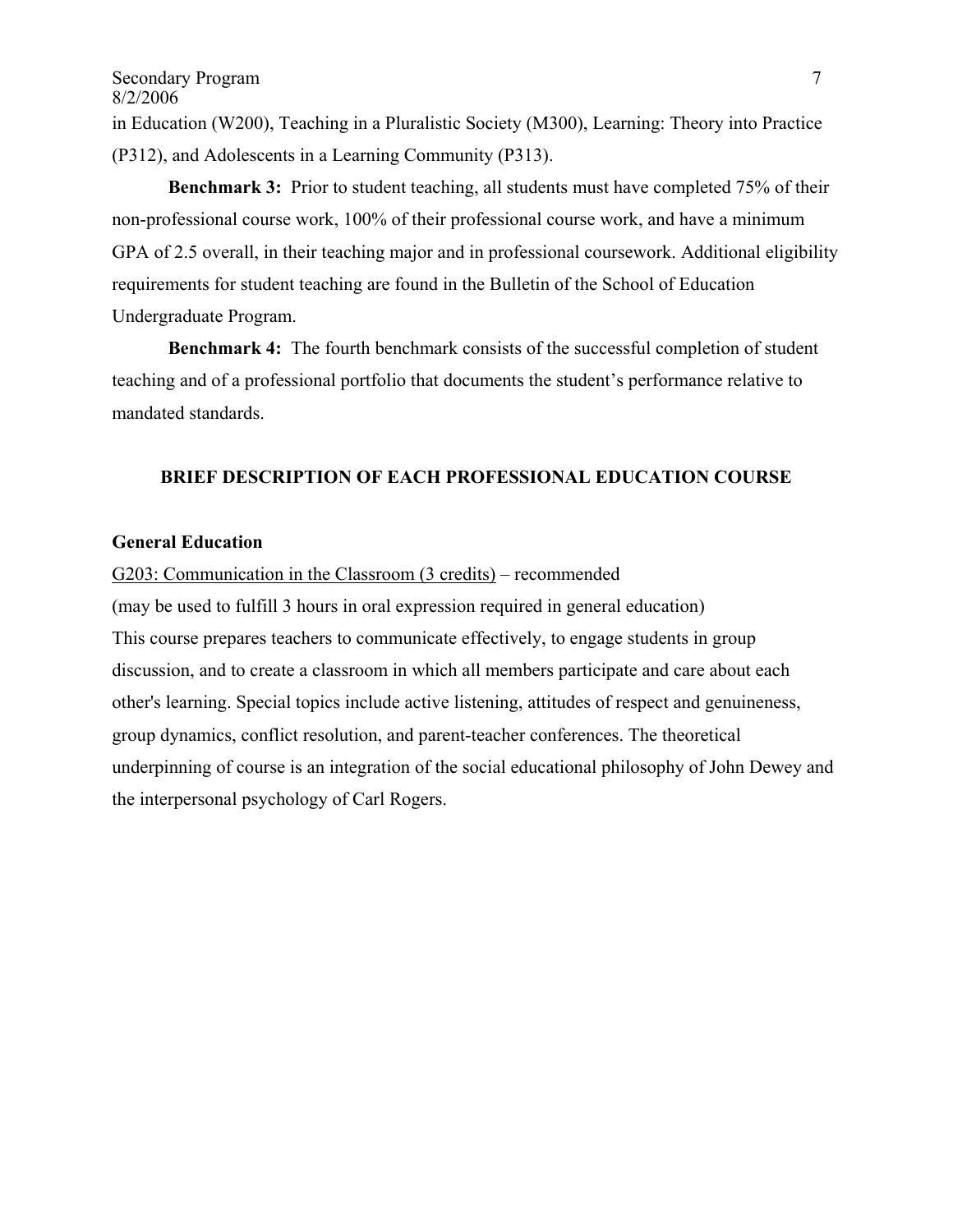# Secondary Program 8 8/2/2006 **Pre-requisites for Admission to Teacher Education Program (Professional Semester 2)**

## W<sub>200</sub>: Computers in Education (1 credit)

Before entering the program, students must complete an introductory course in technology. A course similar to W200 as it is currently envisioned might work. We envision, however, that the current content of W200 - both as basic computer literacy and as familiarity with teaching technology - must continue to evolve as technology itself evolves. We also believe that secondary teacher education teachers should be able to test out of this course if their knowledge of computer skills and applications is sufficient.

# M300: Teaching in a Pluralistic Society (3 credits) – required

(may be used to fulfill 3 hours of the 6 hours of multicultural studies required in general education)

This course is an opportunity to explore multicultural American society and the larger multicultural global society. The content derives from the disciplines of anthropology and sociology and also from movements within education: multiculturalist, critical, bilingual, consciousness-raising, and equity movements. Through this course, students will learn that diversity itself isn't the threat. Instead, it is our response to diversity that sways its effects. Educators have the possibility of manifesting diversity in affirming and liberating ways.

# P312: Learning: Theory into Practice (3 credits)

This course seeks to develop professionals who possess a foundation of knowledge in the areas of human learning, motivation, and diversity. This foundation will prepare professionals for reflection on specific methods and techniques to help them make informed decisions in the field. Specific topics include theories of learning and teaching, goals of learning and the construction of knowledge, motivation, and classroom assessment and standardized testing. This course will be linked to the Adolescence course and a virtual field experience.

# P313: Adolescents in a Learning Community (3 credits)

Adolescence is both an adaptation to sociocultural background and sense of self, and a stage of biopsychosocial development. Thus, to understand adolescence students must appreciate the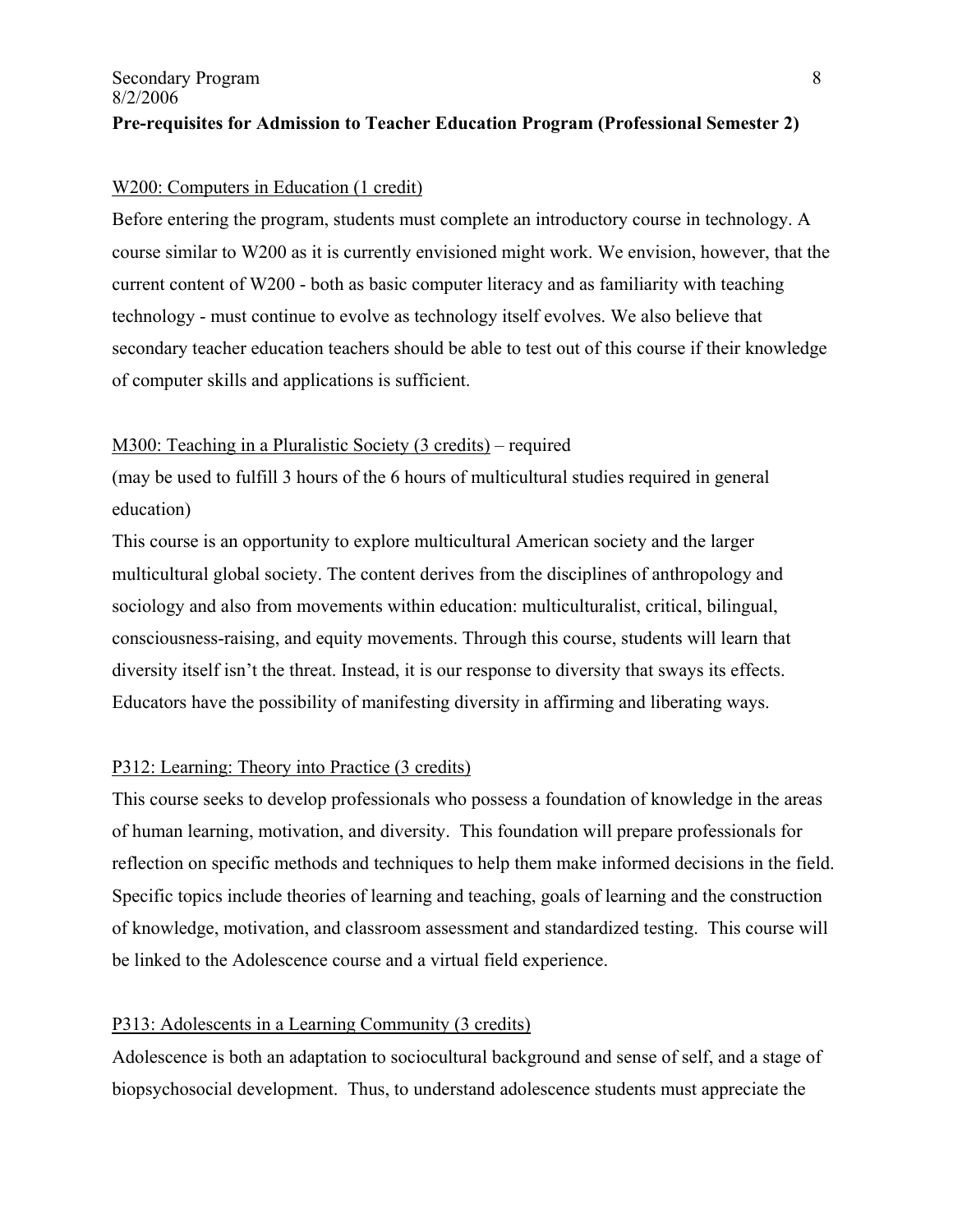unique set of developmental demands that the transition from childhood to adulthood represents, the diverse adaptations to those demands from different cultural and social backgrounds, and self-awareness as unique and culturally situated. To be culturally aware, culturally respectful, and culturally responsive is contingent upon the teacher's understanding of herself or himself in a broader cultural context. This course will be linked to the Learning course and a virtual field experience.

## **Additional Professional Education Courses**

# H340: Education in American Culture (3 credits)

The aim of this course is to enable prospective teachers to answer the question "Why are schools the way they are?" and to understand that teaching is an activity that takes places within a complex context. This understanding includes recognition that teaching has historical, social, moral, and political dimensions. In addition, good teaching requires much more than technical proficiency in the execution of prescribed classroom behaviors. It requires three additional qualities—understanding, engagement, and judgment. These qualities cannot be demonstrated by passive reproduction of others' ideas, beliefs, or actions but must be revealed in thoughtful reading, analysis, discussion and writing as students confront current educational issues and difficulties inherent in teaching.

#### Major Course I (3 credits)

Major Course I is an introduction to curriculum and instruction in the student's major teaching area (Mathematics, Science, English, Social Studies, or Foreign Language). Students will critically engage standards and principles relevant to their major, and issues of importance to teachers in their major. The specifics of the course will vary, depending on the major.

#### M469: Content Area Literacy (2 credits)

This course will enable candidates to use literacy to help students learn, help students increase their reading ability, use writing to enhance students' ability to comprehend and think critically, build students' understanding of content area concepts, assess reading levels and interests,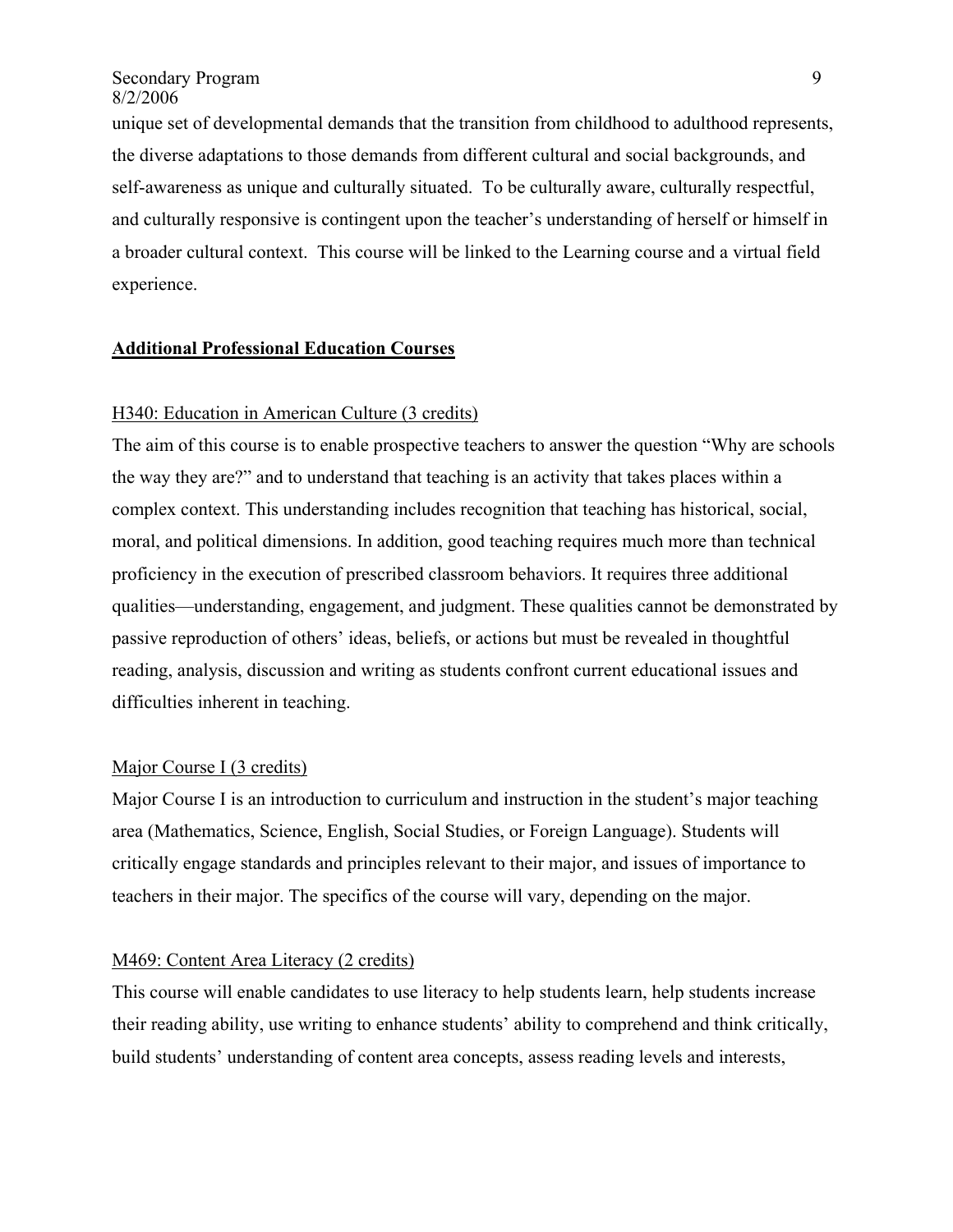#### Secondary Program 10 8/2/2006

develop a teaching unit, locate materials to enhance lessons, and motivate students to read and write.

# Field Experience I (2 credits)

The field experience will provide students with (1) opportunities to critically observe classrooms in their major teaching area, focusing on those aspects of teaching and learning that are addressed in the Literacy course and Major Course I, (2) opportunities to assist a teacher during small group and individual seatwork; and (3) opportunities to teach and reflect on several lessons that are informed by the Literacy and Major Course. Placement will be in either a middle or high school.

# W300: Integrating Technology Standards into Teaching (1 credit)

This course will employ advanced multimedia authoring tools and distance delivery techniques to create and practice lessons plans that reflect thoughtful application and integration of content and technology standards.

# S303: Topics in Secondary Education: (3 credits)

The course will include legal issues and classroom management in middle and secondary schools. The Topics course will examine the legal framework of education in the United States and the legal rights and responsibilities of teachers and students. Participants will analyze school controversies as to applicable constitutional and statutory provisions and the rationale for judicial interpretations of legal mandates. The course will also take a systems-approach to student and teacher behavior, looking at the dynamic interplay of actors, teacher attribution, appropriate interventions, and the thinking and feeling processes that precede the use of any technique. The goal of the management part of the course is to help students both develop a foundation for responsive teaching and maintains flexibility to adapt to new situations. Conceptual divisions of the this part of the course include self-understanding, knowing the development and ecology of behavior problems, defining problems, preventing, intervening, and approaching the classroom behavior as a dynamic system.

## Major Course II (3 credits)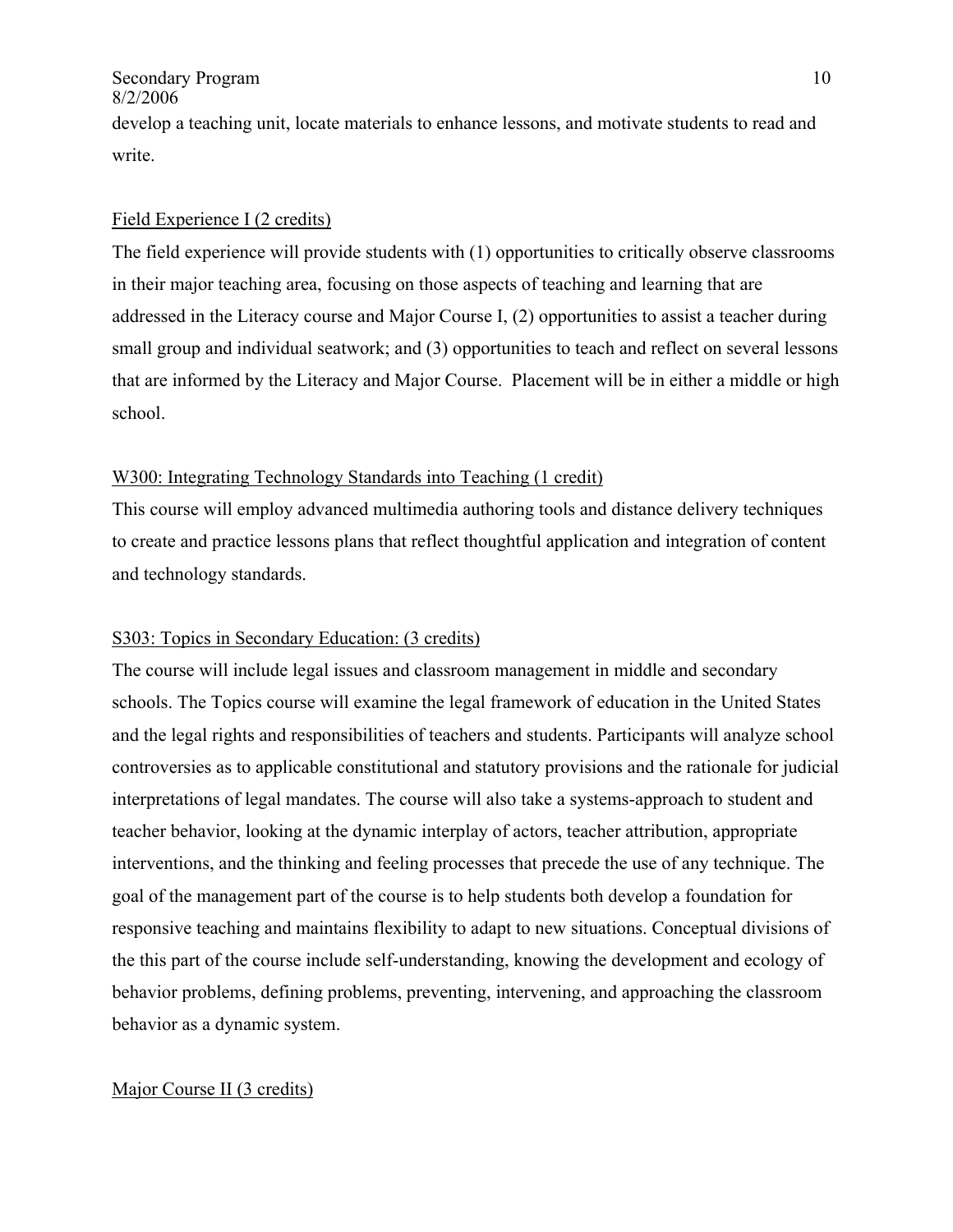Major Course II will build on Major Course I and extend the student's understanding of curriculum, instruction, learning, and assessment in the student's major teaching area. The specifics of the course will vary, depending on the major. Major Courses I and II, with the related field experiences, the Professional Development Seminar, and Student Teaching will address the INTASC and IPSB standards related to the specific teaching field.

# M302/M4WW Field Experience II (2 credits)

 Each field experience is to be supervised in a secondary setting for a minimum of 30 hours over the course of the semester. In addition, considerable time will be spent preparing to teach lessons, grading student work, and conferencing with the mentor teacher. Clear expectations of the candidates' activities and performance in the classrooms are to be communicated to both the candidate and the classroom teachers.

The two field experiences will be planned collaboratively with classroom teachers and will:

- Provide candidates with experiences in both a middle school and high school
- Provide candidates opportunities to conduct classroom observations focused on the dynamics of the learning environment and teaching strategies utilized, with attention to ways in which teaching is individualized to meet students' developmental levels, personal learning needs, and interests
- Provide candidates with the opportunity to assume a collaborative role with the classroom teacher, assisting in the planning and delivery of lessons, working with individual students and small groups
- Provide candidates the opportunity to work with individual students and small groups (in M302) and to do whole class instruction (M4WW). Candidates will complete a minimum of four different lessons of whole classroom teaching for which the candidates have prepared thorough lesson plans and assessments, which integrate into the curriculum of the classroom.
- Provide time for planning and reflection with the classroom teacher

All the observations, reflections, teaching plans and materials developed as part of the field experience must be integrated with the activities and assignments of the associated courses. The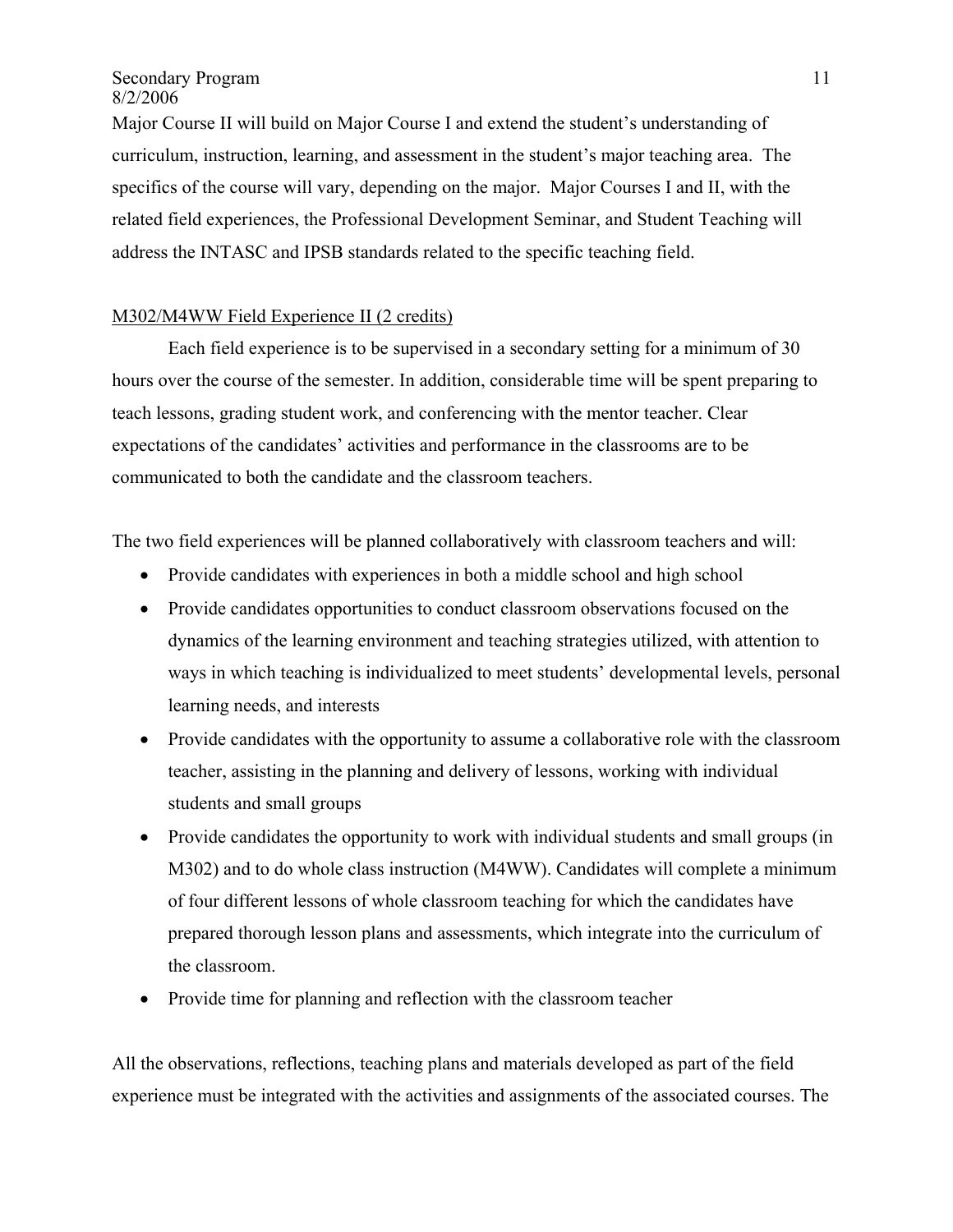## Secondary Program 12 8/2/2006

candidates' teaching and performance in the classroom are to be observed and evaluated by a university supervisor, along with formal evaluation by the classroom teacher. Evaluation of the field experience will be graded A-F with attention to the candidates' knowledge, skills, and dispositions as they relate to the students and the content area.

The content faculty will provide a recommendation of the candidates for student teaching based on a summative review of the candidates' performances in these two field experiences and Major Courses I and II. The responsible faculty member(s) will review written evaluations of each candidates' performance in the two field experiences (written by the mentor teachers and university supervisors) and will confer with the mentor teachers and university supervisors and Major Course I and II instructors as necessary in order to construct a fair assessment of the candidate's knowledge, skills, and dispositions.

# K306: Teaching Students With Special Needs in Secondary Classrooms (3 credits)

The course will provide pre-service secondary education majors with the knowledge and skills needed for teaching students with exceptional needs. Topics will include lesson Plan development, discussion of IEPs, ITPs, and Multidisciplinary Teams; exceptionality and the family, inclusion of Students with Special Needs, transition from school, and the adult years.

# W400: Building a Teaching ePortfolio (1 credit)

The primary focus of this course is learning technology procedures and techniques to build an ePortfolio. That is, students will learn to assemble a teaching portfolio for Web-based or CD delivery, using the students' own materials, that demonstrates all pertinent standards for their work and that creates simulations for artifacts not available.

## Student Teaching (12 credits) in Middle or High School)

Students will be placed in either a middle school or high school for 12 weeks of student teaching. Every effort will be made to place the student with a mentor teacher whose practice is consistent with our teacher education programs principles.

#### M4VV Professional Development Seminar (1 credit)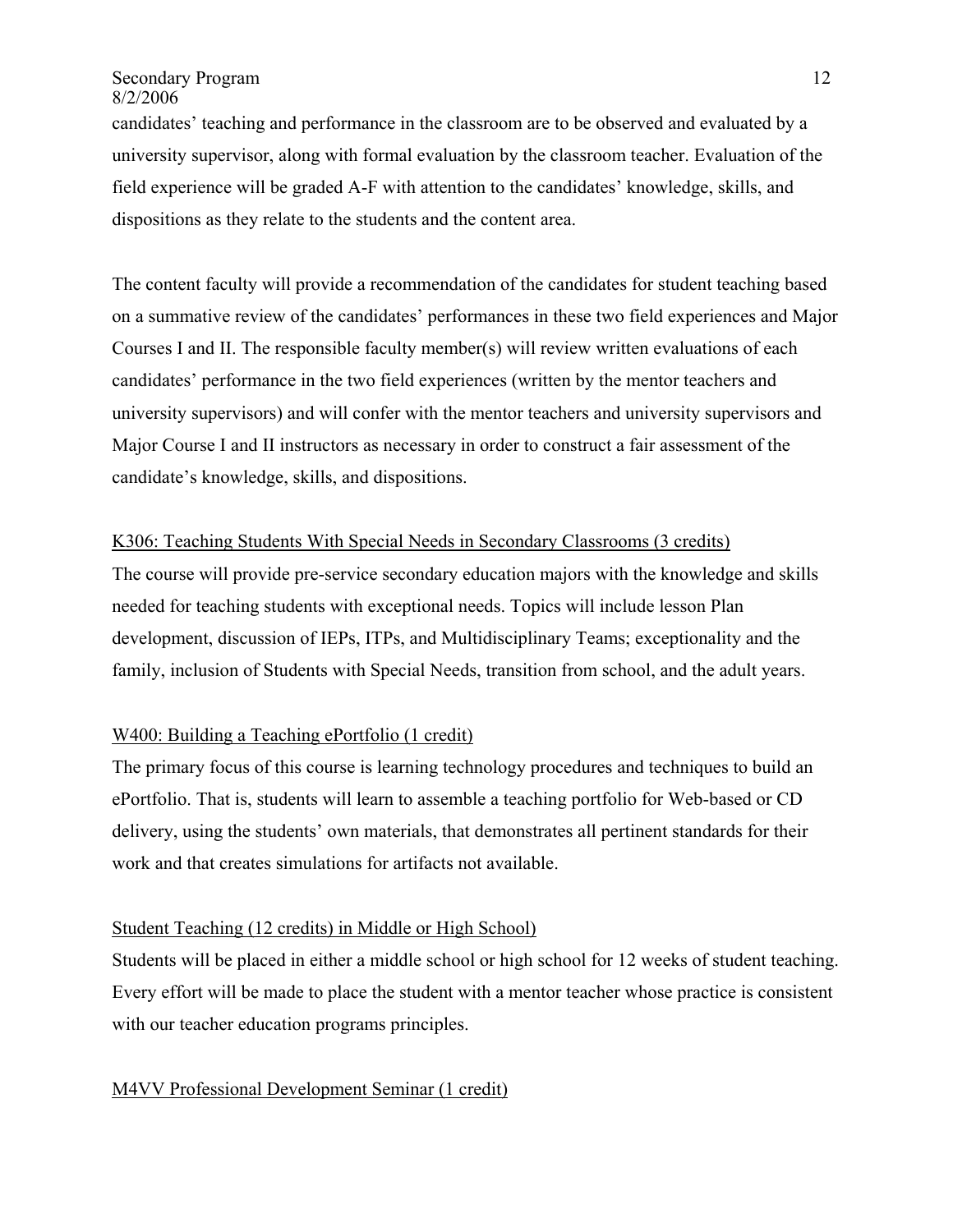Secondary Program 13 8/2/2006

The professional development seminar asks students to reflect on "Who am I?" and "What is my role as a teacher in a school?" as well as "What went well and didn't go well with my student teaching?" Basically, three strands will be stressed: 1) to reflect on the student teaching experiences; 2) to complete their preparations as teachers; 3) to begin reconceiving themselves as education professionals with a good understanding of the policy issues that surround teaching. Contact with cohorts of students will begin before student teaching at which time students will be introduced to the course and assignments. The course will be conducted in multiple weekend seminars and via distance education throughout the student teaching.

 SOE faculty in the content area in which the candidate is teaching (math, science, social studies, English, or foreign language) will be responsible for the student teaching seminar. Candidates in a seminar will meet on a regular basis during the student teaching semester. The type and schedule of seminar activities will vary from content area to content area. Minimally, each seminar group will meet face-to-face two times. The primary purpose of the seminar will be to encourage candidates to reflect on their experiences and to ground that reflection in the knowledge they have constructed. For example, candidates might use frameworks learned in previous classes to critically analyze lessons they have developed and taught. These analyses could be shared during the face-to-face meetings or electronically via the web. Additional topics might include the development of a vita, interviewing, development of a job search portfolio, and assistance with other aspects of student teaching.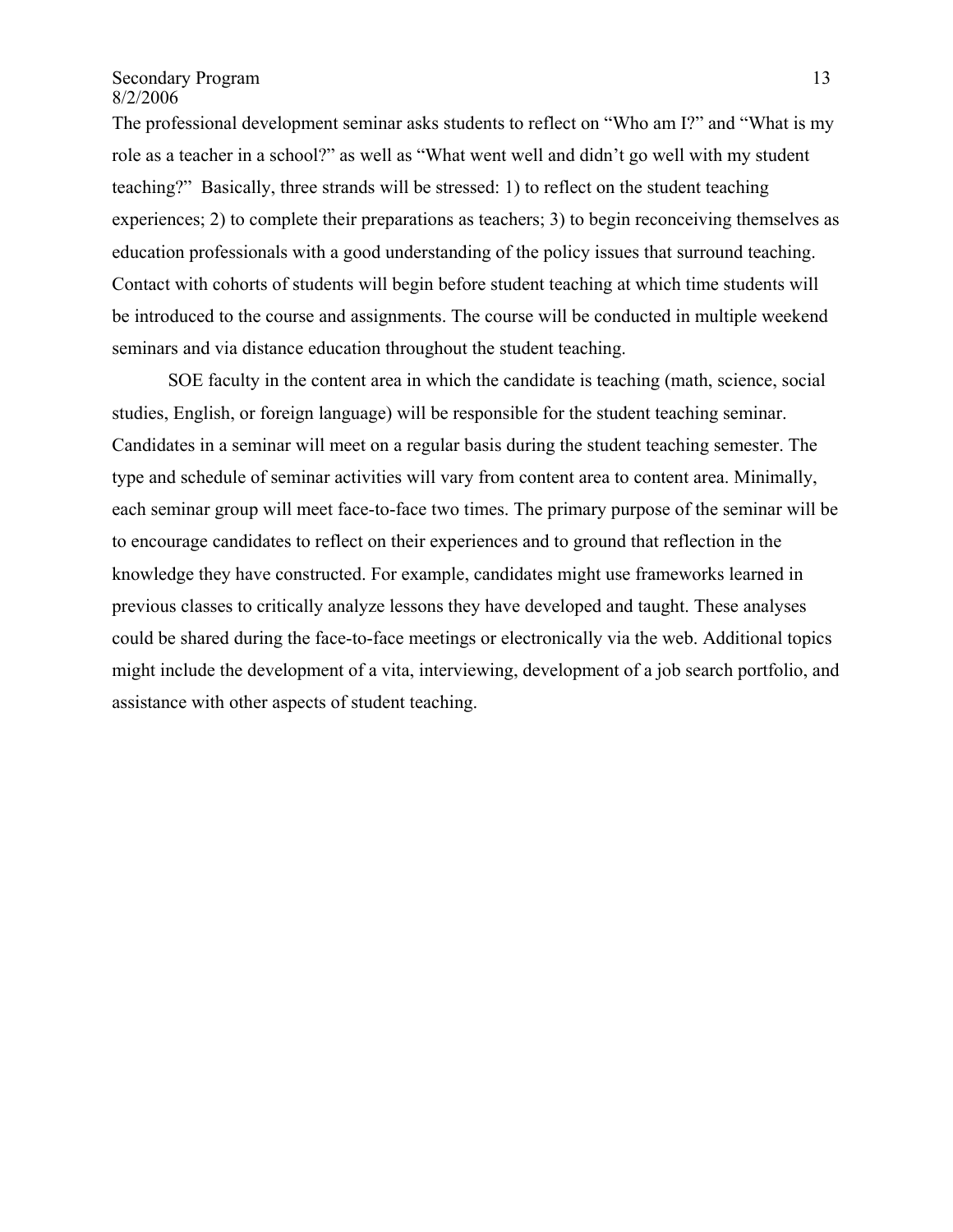Proposed Revised Anchor Secondary Program: 03/21/02

| General Ed/Major                                                                             | Professional Semester 1                                                                         | Professional Semester 2                                                                           | Professional Semester 3                                                                                                                           | Professional Semester 4                                                                   |
|----------------------------------------------------------------------------------------------|-------------------------------------------------------------------------------------------------|---------------------------------------------------------------------------------------------------|---------------------------------------------------------------------------------------------------------------------------------------------------|-------------------------------------------------------------------------------------------|
|                                                                                              |                                                                                                 | M302: Field Experience<br>(2) with Major Course I<br>and Content Literacy<br>Course               | <b>M4WW: Field Experience</b><br>$II(2)$ with Major Course II                                                                                     |                                                                                           |
| Gen Ed 33 hours as<br>described in Gen Ed<br>attachment (G203<br>recommended)                | <b>Learning: Theory into</b><br><b>Practice (3)</b><br>(P312)<br><b>Linked with P313</b>        | Major Course I (3)<br><b>Link with Literacy (see</b><br>attached table for course<br>numbers)     | Major Course II (3) (see<br>attached table for course<br>numbers)                                                                                 | Professional<br>Development seminar<br>$(1)$ (M4VV)                                       |
| Major courses as<br>described in each major<br>area checklist                                | <b>Adolescents in a</b><br><b>Learning Community</b><br>$(3)$ (P313)<br><b>Linked with P312</b> | <b>Content Area</b><br><b>Literacy (2)</b><br>(M469)<br><b>Link with Major</b><br><b>Course I</b> | <b>Special Education (3)</b><br>(K306)                                                                                                            | <b>Student Teaching</b><br>$(12)$ (M480)<br>(all in either a<br>middle or high<br>school) |
| Note: Issues course<br>semester 2 or 3;<br>H340 before semester 4;<br>M300 before semester 2 | <b>Note: Recommend</b><br><b>M300 be taken here</b>                                             | <b>Education in</b><br><b>American Culture (3)</b><br>(H340) could be taken<br>here               | <b>Topics in Secondary</b><br><b>Education (3) (S303)</b><br>could be taken here<br>(initially classroom<br>management & legal<br><i>issues</i> ) |                                                                                           |
| <b>W200 (1)</b>                                                                              |                                                                                                 | W300 (1)                                                                                          | <b>W400 (1)</b>                                                                                                                                   |                                                                                           |
|                                                                                              | 9 credits total                                                                                 | 11 credits total                                                                                  | 12 credits total                                                                                                                                  | 13 credits total                                                                          |

**Total professional ed credits = 45** 

**Total general ed credits = 33** 

**Total credits in the teaching major = 36-52**

Note: P312, P313, S303 are new numbers. Some of the major courses, prof. dev. course and field experiences may need new numbers